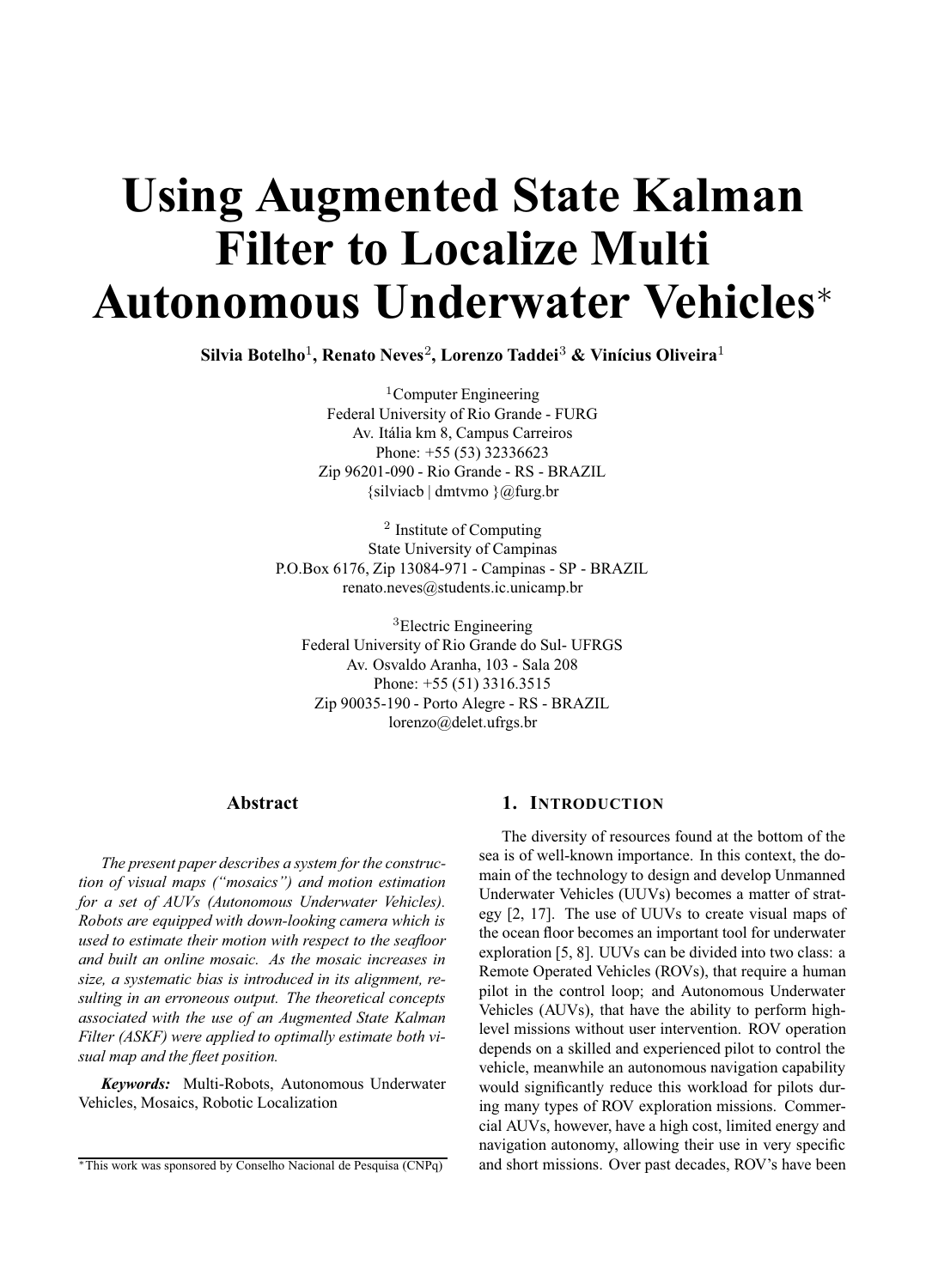highly used by the marine community.

For visual-based underwater exploration, UUVs are equipped with down-looking cameras that produce images from the bottom of the sea, providing a visual map during the vehicle navigation. Every frame captured by the vehicle is used to compose the map. Consecutive frames are aligned and then a final map is generated, which is called mosaic [16]. Mosaics can also be used as reference maps in the navigation/localization vehicle process [5]. This visual map can be used either in the surface for seabed exploration or for a visual-based AUV localization/navigation. Thus, the vehicle is able to navigate using its own online map. Given the vehicle altitude above the ocean floor (e.g. from an altimeter) and camera field of view, the actual area covered by the map (and individual frames) is known, the navigation in real world coordinates is possible.

A cumulative error, however, is introduced in the alignment of the consecutive frames within the mosaic. GPSs placed on the surface and Acoustic Transponder Network (ATN) distributed in the exploration area are sensorial approaches, which can be used to correct this kind of drift [15, 11], but both have similar disadvantages: a high cost of operation, and a restrict range of application (small depth, ATNs areas, etc).

Occasionally, the robot path may be crossed-over, [5] proposes a smooth adjustment of the mosaic cumulative error detected by the crossover points in the map construction. [7] uses Augmented State Kalman Filter (ASKF) to estimate the correct position of both the vehicle and every frame of the mosaic, based on crossover and displacement measurements [4]. The ASKF strategies for the mosaic update and vehicle localization take into account simplified dynamic model of the AUV, as well as the detected crossover regions, which is very important to the accuracy of the system.

## **1.1. MULTI-AUVS FOR VISUAL MAPPING**

Two issues are considered in this paper: *i.* High costs and the complexity associated with more sophisticated and long missions unable the massive use of AUVs. On the other hand, simple vehicles are incapable to accomplish trivial tasks due to their low autonomy, poor number of sensors and other limitations. *ii.* The possibility of using its own explored image as information to localize the vehicle is an attractive and low cost operation. ASKF seems to be a good choice, specifically when the navigation provides a set of crossover regions.

In this context, we argue that a fleet of simple robots can be more efficient than a sophisticated AUV to seabed exploration tasks. A heterogeneous fleet can be composed by robots equipped with different sensors and no complex power supply systems. These simple vehicles would explore a region in a fraction of time needed by a single AUV. Mosaics would be more efficiently constructed and their visual information would be used to help the localization and navigation of the fleet.

We have a set of real situations where this approach could be applied. For instance, in northeast of the Brazilian Coast we have a protected reef of chorales area, called "Parrachos de Maracajau". This is a wide area, where a continuous visual inspection is important. Due to the need of a continuous mapping the sea-divers-based inspection is very expensive. In this case, the use of a robotic vehicle may be a good choice. Besides, the vehicle can use the visual information as sensorial input for its localization/navigation system, avoiding boring human navigation/piloting tasks on the surface. In this context, the idea is to use a fleet of AUVs that exchange information about the area. The visual map of this wide area would be built in a faster and more efficient way, cooperatively.

Therefore, this paper presents the first results of the ASKF extension proposed by [7] for a set of Multi-AUVS. The fleet needs to explore a seabed region, providing its visual map. The mosaic is composed by a set of frames. These images are obtained by several simple and inexpensive robots associated with an undersea central station. The mosaic is computed by this central station. A distributed ASKF provides an image position estimation as well as each robot position.  $\frac{1}{1}$ 

## **1.2. AN ARCHITECTURE TO MULTI-AUV INSPEC-TION FLEET**

We have developed a generic architecture for multirobot cooperation [1]. The proposed architecture deals with issues ranging from mission planning for several autonomous robots to effective conflict free execution in a dynamic environment. Here, this generic architecture is applied to Multi-AUVs for a Visual Mapping Task, giving autonomy and communication capabilities for our AUVs. We suppose that the robots submerge inside a central station (CS). This CS is connected by a physical cable with the surface. The built maps are sent to the surface through the CS. Besides connecting physically the AUVs to the surface, the CS does the decomposition of missions in a set of individual robots tasks. CS receives high level missions in a TCP/IP web link.

After a brief multi-robot context analysis, section 3 presents the theoretical extension of ASKF approach to Multi-AUV mosaicking. Next section details the implementation of the visual system, providing preliminary results and analysis of simulated tests. Finally a conclusion and future works are presented.

<sup>&</sup>lt;sup>1</sup>In the literature, we can find the use of Kalman Filters to multi-robots localization [9, 12]. They use relative sensorial information as observed variable of the system. These papers report wheeled robots in outdoor and indoor environments.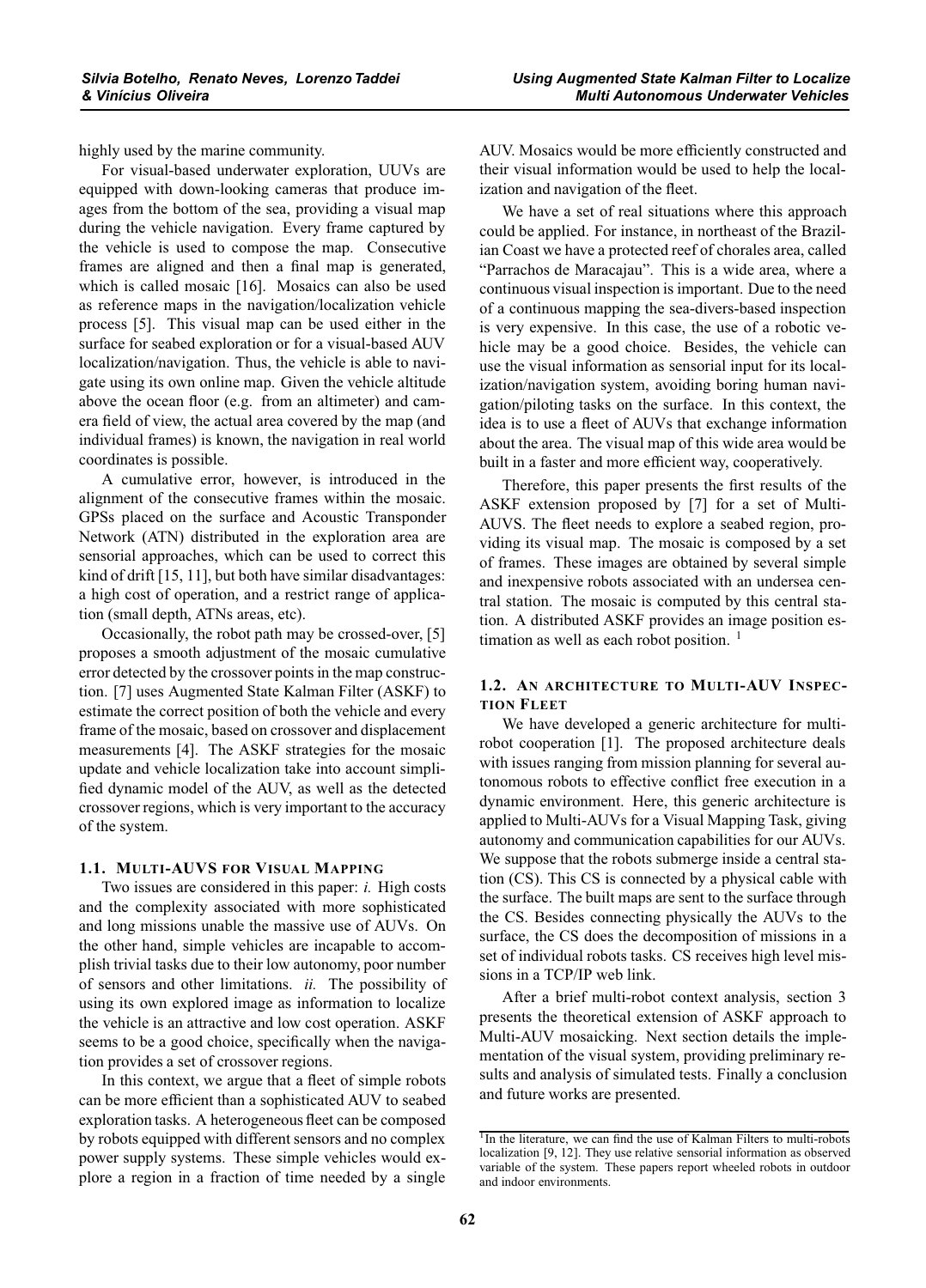# **2. THE CONTEXT: MULTI AUVS AND VISUAL MAPS MODELS**

Visual maps are an important tool to investigate seabed environments. An autonomous underwater vehicle equipped with a down-looking camera can take images from the bottom of the sea, sending the images to the surface. A visual map is constructed with these images, and it can be used also for the localization of the robot.

The cumulative error associated with the mosaic construction (frames localization) decreases the performance of the system. Several approaches treat this problem [5, 7]. For instance, strategies based on the crossover detection realigns all frames of the mosaic according to the crossover position information. [7] proposes a crossover based system using an Augmented State Kalman Filter. This filter estimates both the state of the AUV and the state of each map image. Then, each time a new state, associated with a new image added, needs to be estimated, resulting in an ASKF. This paper extends the theory developed by [7] to Multi-Robots context.

Consider a set of  $M$  robots in a visual seabed exploration mission. During the exploration mission, each robot sends information to a central station (CS) for the mosaic building. This CS congregates all information about the mosaic, adding new frames and updating online their localization.

Every time k only one robot  $v_{add}$  sends to CS an information associated with a new captured frame  $f_k^{add}$ . The subindex  $_{add}$  means the robot which currently adds a new frame to the mosaic. The mosaic  $F$  is composed by a set of these added frames. This mosaic is used to estimate the future state of each generic vehicle  $v_r$  and the future state of each generic frame  $f_i^r$  <sup>2</sup>.

## **2.1. THE ROBOT MODEL**

Each time k, a robot  $v_r$  is described by a vector state  $x_r^v$ :

$$
\mathbf{x}_r^v = \begin{bmatrix} x & y & z & \Psi & \dot{x} & \dot{y} & \dot{z} & \dot{\Psi} \end{bmatrix}^T, \qquad (1)
$$

where  $x$ ,  $y$  are relative to a mosaic-fixed coordinate system  $3. z$  is relative to an inertial fixed coordinate system,  $\Psi$  (yaw) is the heading of the robot associated with a fixed coordinate system.

Each robot can have a different dynamic model  $A_r^v$ , see [14] for a set of different dynamic models of AUVs. In this paper, we have chosen a simple kinematic model to demonstrate the proposed strategy:

$$
\mathbf{A}_r^v(k) = \begin{bmatrix} \mathbf{I}_{4 \times 4} & dt \cdot \mathbf{I}_{4 \times 4} \\ \mathbf{0}_{4 \times 4} & \mathbf{I}_{4 \times 4} \end{bmatrix}
$$
 (2)

where  $\bf{I}$  is a 4-dimension identity matrix and  $dt$  is the sampling period between states at discrete-time instants.

A process noise,  $\mathbf{Q}_r^v$ , associated with each  $v_r$ , can be defined as:

$$
\mathbf{Q}_r^v(k) = \begin{bmatrix} \frac{1}{4} dt^4 \sigma_r^{v^2} & \frac{1}{2} dt^3 \sigma_r^{v^2} \\ \frac{1}{2} dt^3 \sigma_r^{v^2} & dt^2 \sigma_r^{v^2} \end{bmatrix}
$$
(3)

where  $\sigma_r^{v^2}$  is a diagonal 4-dimension matrix of process noise variance in all coordinates  $(x,y,z,\Psi)$ .

**2.1.1. The Mosaic Construction Model:** As described by [7], every frame has a state vector that contains the information required to pose the associated image in the map. In the multi-robot context, a frame  $f_i^r$ , captured by vehicle  $v_r$ , has the following state vector relative to a mosaic-fixed coordinate:  $x_i^f = [x \ y \ z \ \Psi]^T$ .

**2.1.2. The Observation Model:** Kalman Filters are based on the measurement of successive information of the system behavior. In this approach two measure vectors are used:

- $\mathbf{z}_{\text{adj}}(k)$ : this measure is provided directly by each robot  $v_{add}$ , which is adding a new image to the mosaic map. It gives the displacement between two consecutive frames captured by  $v_{add}$ . In the literature we find several approaches to obtain  $z_{adi}(k)$ , for instance we can use Corner Points Correspondence [6], Motion Estimate and HSV Algorithms [10], Frequency Domain Analyse [13], see [7] for others. We have used texture matching algorithm [16], which runs onboard of each robot, giving the displacement between captured consecutive frames.
- $\mathbf{z}_{cross}(k)$ : it measures the displacement associated with the mosaic area, where the crossover has been detected. To provide this information we detect a crossover trajectory, analyzing the current captured image and the mosaic region, applying the same algorithms used to obtain  $z_{adi}(k)$ . This process runs onboard the central station.

These vectors can be described by:

$$
z_{adj,cross} = \begin{bmatrix} \Delta x & \Delta y & z & \Delta \Psi \end{bmatrix}^T, \quad (4)
$$

where the subindex  $adj$  is associated with the coordinated relatives ( $\Delta x, \Delta y, z, \Delta \Psi$ ) between the current image k and the previous image of the same robot  $v_r$ . Similarly, the subindex *cross* is related to the displacement between the crossover area with respect to the closer node of

<sup>&</sup>lt;sup>2</sup>We use r and i to describe  $r^{th}$  and  $i^{th}$  generic robot and frame, respectively, captured by robot  $v_r$ .<br><sup>3</sup>We suppose that the robots have a known inertial referential, associated

with the first frame of the mosaic.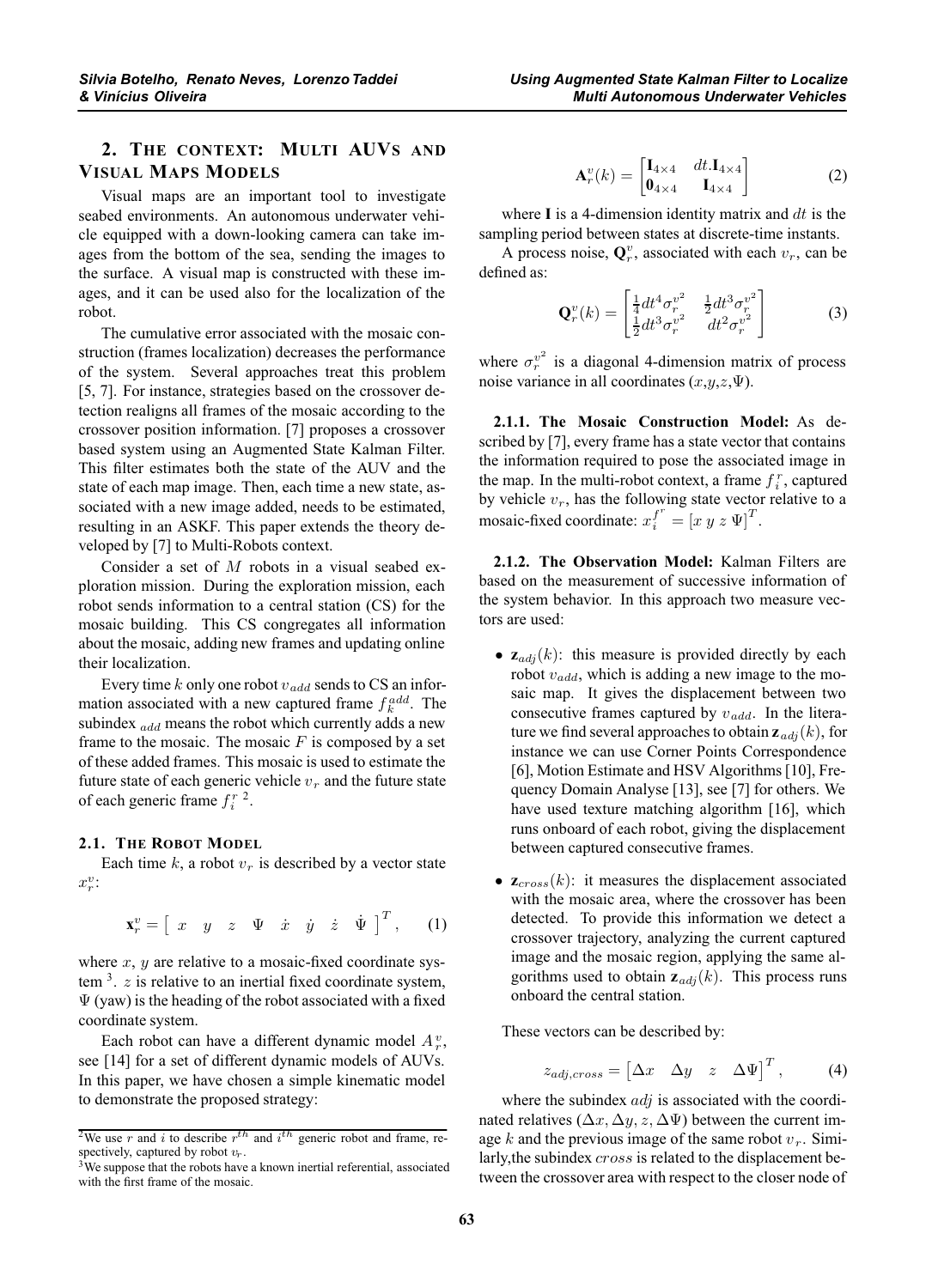the mosaic image (node  $j$ ). We suppose that  $z$  can be obtained from a sonar altimeter, being the absolute measure of the altitude of the vehicle at time k.

Two measured sub-matrices need to be defined:

$$
\mathbf{H}_r^v(k) = \begin{bmatrix} \mathbf{I}_{4 \times 4} & \mathbf{0}_{4 \times 4} \end{bmatrix}
$$
 (5)

that describes the vehicle measurement, and the image measurement sub-matrix:

$$
\mathbf{H}_{(k-1)}^{f^r}(k) = \mathbf{H}_j^{f^s}(k) = diag\{1, 1, 0, 1\},\qquad(6)
$$

which describes the image associated with *adjacent*, $\mathbf{H}_{(k-1)}^{f^r}(k)$  (captured by a generic robot  $v_r$ ) and *crossover* situations,  $\mathbf{H}_j^{f^s}(k)$  (captured by any other robot  $v<sub>s</sub>$ ). One should observe that a component related to z coordinate is provided directly by the altimeter sensor.

If there is no crossover, the measurement covariance matrix is

$$
\mathbf{R}(k) = \sigma_{adj}^{add^2}(k),\tag{7}
$$

with:

$$
\sigma_{adj}^{add^2}(k) = diag\{ \begin{array}{c} \sigma_x^{add^2}(k), \sigma_y^{add^2}(k), \\ \sigma_z^{add^2}(k), \sigma_y^{add^2}(k) \}, \end{array} \tag{8}
$$

where  $\sigma_x^{add^2}(k), \sigma_y^{add^2}(k)$  and  $\sigma_\Psi^{add^2}(k)$  are the measurement variances of  $v_{add}$  added images correlation in the mosaic, and  $\sigma_z^2(k)$  the variance of the sonar altimeter of this robot.

Notice that equation 7 is associated only with the covariance of the adjacent image addition measurements done by  $v_{add}$ . However, if there is a crossover detection,  **becomes:** 

$$
\mathbf{R}(k) = \begin{bmatrix} \sigma_{adj}^{add^2}(k) & \mathbf{0}_{4 \times 4} \\ \mathbf{0}_{4 \times 4} & \sigma_{cross}^2(k) \end{bmatrix}
$$
 (9)

Similarly,

$$
\sigma_{cross}^2(k) = diag\{\sigma_x^2(k), \sigma_y^2(k), \sigma_z^2(k), \sigma_y^2(k)\}, \quad (10)
$$

with  $\sigma_x^2(k)$ ,  $\sigma_y^2(k)$  and  $\sigma_y^2(k)$  are the measurement variances of all images correlation in the mosaic, and  $\sigma_z^2(k)$ the variance of the sonar altimeter.

In accordance to the kinematic model and to the  $z_{adj}$ and  $z_{cross}$  measurements, ASKF estimates a new state to the fleet and the mosaic frames at every  $k$  time.

## **3. ASKF FOR MULTI-AUV MOSAICK- ING**

Kalman Filter uses two sets of equations to predict values of the variable state. The *Time Update Equations* are responsible for predicting the current state and covariance matrix, used in future time to predict the previous state. The *Measurement Update Equations* are responsible for correcting the errors in the Time Update equations. In a sense, it is backpropagating to get new value for the prior state to improve the guess for the next state. The equations for our ASKF for Multi-AUV and mosaic localization are presented.

#### **3.1. THE PREDICTION STAGE**

From the kinematic model of the system (vehicles and mosaic), ASKF can propagate the following state estimative:

$$
\hat{\mathbf{x}}(k) = \begin{bmatrix} \hat{\mathbf{x}}_0^v & \dots & \hat{\mathbf{x}}_r^v & \dots & \hat{\mathbf{x}}_{M-1}^v & \hat{\mathbf{x}}_{k-1}^f & \dots & \hat{\mathbf{x}}_0^f \end{bmatrix}
$$
\n(11)

which means the estimated position of each robot  $v_r$  ( $r =$  $0.(M - 1))$  and each frame estimated position (from frame 0 to  $(k - 1)$ ). The covariance  $P(k)$  associated with this estimative is also propagated.

**3.1.1.** A robot  $v_{add}$  adds a new frame to the mosaic: When a new mosaic frame is added by  $v_{add}$ , new predictions and covariance (for time  $(k + 1)$ ) are obtained, according to *time update* equations:

$$
\hat{\mathbf{x}}_{aug}(k+1) = \mathbf{A}_{aug}(k)\hat{\mathbf{x}}_{aug}(k) + \mathbf{B}_{aug}(k)\hat{\mathbf{u}}_{aug}(k), \tag{12}
$$

$$
\mathbf{P}_{aug}^{-}(k+1) = \mathbf{A}_{aug}(k)\mathbf{P}_{aug}(k)\mathbf{A}_{aug}^{T}(k) + \mathbf{B}_{aug}(k)\mathbf{Q}_{aug}(k)\mathbf{B}_{aug}^{T}(k).
$$
 (13)

Notice that  $\mathbf{x}_{aug}(k+1)$  is the state of **x** augmented of a new image added state,  $\hat{\mathbf{x}}_k^{f^{add}}(k+1)$ , added by  $v_{add}$ , with

$$
\hat{\mathbf{x}}_k^{f^{add}}(k+1) = \left[\begin{array}{cc} \mathbf{I}_{4 \times 4} & \mathbf{0}_{4 \times 4} \end{array}\right] \hat{\mathbf{x}}_{add}^v(k+1), \quad (14)
$$

similarly,

$$
\mathbf{P}_{k,(0,\ldots,r,\ldots,(M-1),k,k-1,\ldots,0)}(k+1) =
$$
  
\n
$$
\left[\begin{array}{cc} \mathbf{I}_{4\times4} & \mathbf{0}_{4\times4} \end{array}\right] \mathbf{P}_{v,(0,\ldots,r,\ldots,(M-1),r,k-1,\ldots,0)}(k+1),
$$
 (15)

where equation 15 selects the information from the row and column associated with the vehicle position  $v_{add}$ which captured this new frame  $f_{(k+1)}^{add}$ .

As the position of images does not vary as a function of time, the system dynamics  $A_{aug}(k)$  and the noise covariance  $\mathbf{Q}_{aug}(k)$  can be described by:

$$
\mathbf{A}_{aug}(k) =_{diag} [\mathbf{A}_0^v(k) \dots \mathbf{A}_r^v(k) \dots \mathbf{A}_{(M-1)}^v(k) \quad \mathbf{I}] \tag{16}
$$
\n
$$
\mathbf{Q}_{aug}(k) =_{diag} [\mathbf{Q}_0^v(k) \dots \mathbf{Q}_r^v(k) \dots \mathbf{Q}_{(M-1)(k)}^v \quad \mathbf{0}] \tag{17}
$$

where the identity matrix **I** has a size  $k$ . dim  $(x_i^f)$ . Since the system does not have any input,  $\mathbf{u}(k)=0$  and  $\mathbf{B}(k)$  = **I**, see [7] for more details.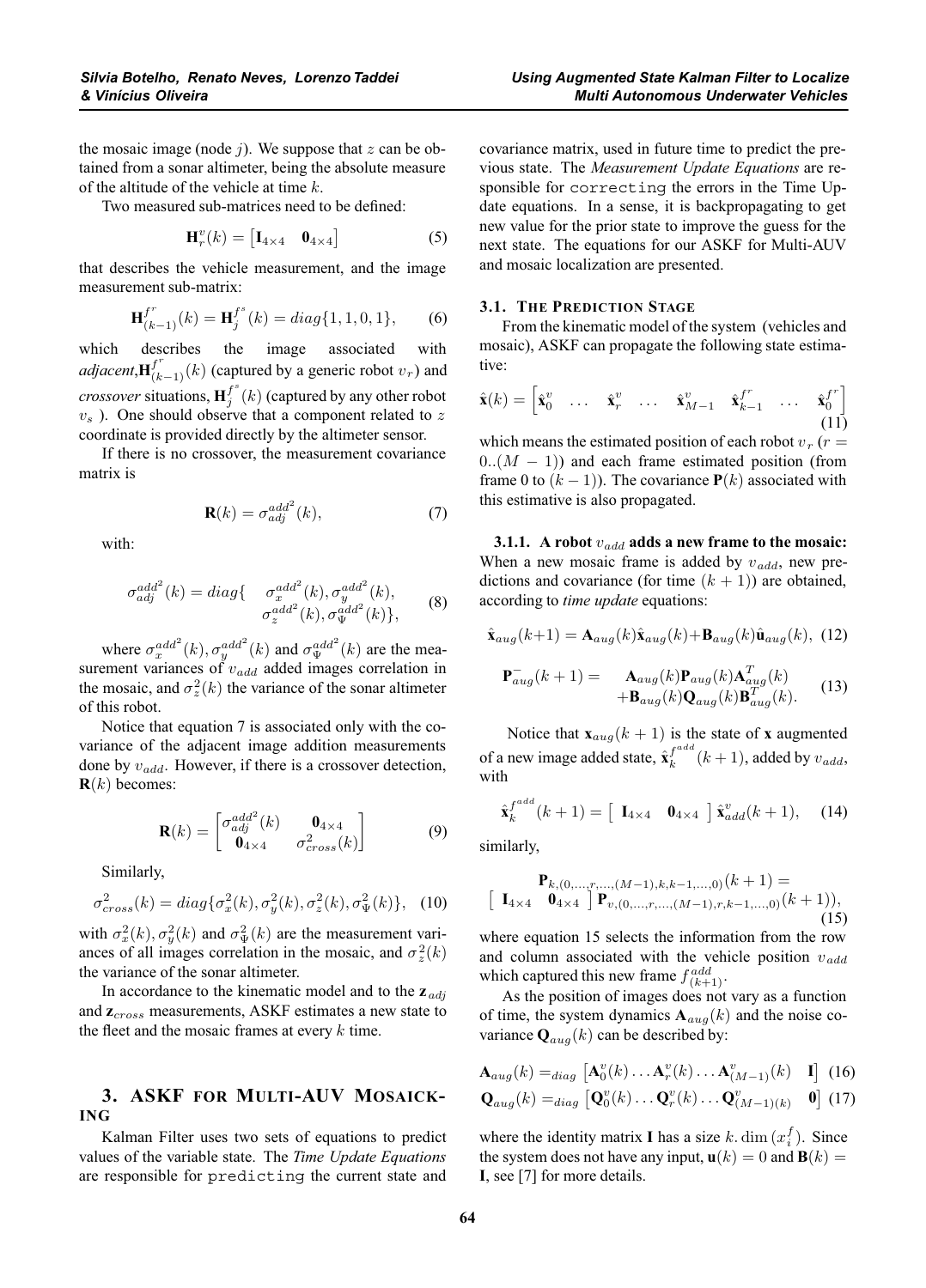## **3.2. THE CORRECTION STAGE**

For each time step  $k$ , a robot  $v_{add}$  adds a new image to the visual map. The vehicle finds the observation measurement between two consecutive (adjacent) captured frames. Notice that the *adjacent* concept is associated with two consecutive images (i.e.  $f_3^{add}$ ,  $f_2^{add}$ ) of the same robot  $v_{add}$ . Two frames can be consecutive to the robot  $v_{add}$ , but not necessarily consecutive to the mosaic system, for instance, in the capture interval between  $f_3^{add}$ ,  $f_2^{add}$ , any other robot  $r_{s \neq add}$  can add an intermediate image to the mosaic system. In this case, for example, the final sequence of the mosaic becomes:  $f_k^{add}, f_{(k-1)}^s, f_{(k-2)}^{add}$ . Therefore, two mosaic frames  $f_k^r, f_{(k-p)}^r$  are adjacent if they are captured in a successive order by the same robot  $v_r$ .

A new measured  $z_{adj}(k)$  is obtained at every time step by the robot  $v_{add}$ . The value  $z(k)$  measures the position of the  $k<sup>th</sup>$  image (which corresponds to the position of the  $v_{add}$ ) with respect to the  $(k - p)^{th}$  previous frame of this robot in the mosaic, so that:

$$
\mathbf{z}(k) = \mathbf{z}_{adj}(k) \tag{18}
$$

$$
\mathbf{H}_{aug}(k) = \mathbf{H}_{adj}(k) = \begin{bmatrix} \mathbf{H}_{adj}^{v}(k) & \mathbf{H}_{adj}^{f}(k) \end{bmatrix} (19)
$$

where adjacent measurement sub-matrix, see equations 5 and 6 associated with the vehicles, and the images are:

$$
\mathbf{H}^v_{adj}(k) = [\mathbf{0} \dots \mathbf{0} \quad \mathbf{H}^v_{add}(k) \quad \mathbf{0} \dots \mathbf{0}] \qquad (20)
$$

$$
\mathbf{H}_{adj}^f(k) = \begin{bmatrix} \mathbf{0} \dots \mathbf{0} & -\mathbf{H}_{(k-p)}^{f^{add}}(k) & \mathbf{0} \dots \mathbf{0} \end{bmatrix} (21)
$$

However, when a crossover is detected, the current image  $k^{th}$  also intersects with the previous mosaic image. Then, the measurement vector  $z(k)$  becomes:

$$
\mathbf{z}(k) = \begin{bmatrix} \mathbf{z}_{adj}^T(k) & \mathbf{z}_{cross}^T(k) \end{bmatrix}
$$
 (22)

in this case we have two measurements: one regarding to the previous image of robot  $v_{add}$ ,  $\mathbf{z}_{add}$  (k), and the other with respect to the area where the crossover has been detected  $\mathbf{z}_{cross}(k)$ . Notice that the crossover region could be captured by another robot  $v_{cross}$ . If we suppose that the crossover corresponds to an image  $f_j^{cross}$ , the measurement matrix  $H_{aug}(k)$  incorporates a measurement in column  $j$ , becoming:

$$
\mathbf{H}_{aug}(k) = \begin{bmatrix} \mathbf{H}_{adj}(k) & \mathbf{H}_{cross}(k) \end{bmatrix}^T \quad (23)
$$

$$
\mathbf{H}_{cross}(k) = [\mathbf{H}_{cross}^{v}(k) \quad \mathbf{H}_{cross}^{f}(k)] \quad (24)
$$

with vehicle and image measurement sub-matrix defined as:

$$
\mathbf{H}^v_{cross}(k) = [\mathbf{0} \dots \mathbf{0} \quad \mathbf{H}^v_{add}(k) \quad \mathbf{0} \dots \mathbf{0}] \qquad (25)
$$

$$
\mathbf{H}^f_{cross}(k) = [\mathbf{0} \dots \mathbf{0} \quad -\mathbf{H}^{f^{cross}}_j(k) \quad \mathbf{0} \dots \mathbf{0}] (26)
$$

*Innovation* is the difference between the measurement  $z(k)$  and the previous *a priory* estimation and according to [7] it is given by:

$$
r(k) = \mathbf{z}_{aug}(k) - \mathbf{H}_{aug}(k)\hat{\mathbf{x}}_{aug}(k), \qquad (27)
$$

and its covariance  $S(k)$  is defined as:

$$
\mathbf{S}(k) = \mathbf{H}_{aug}(k)\mathbf{P}_{aug}^{-}(k)\mathbf{H}_{aug}^{T}(k) + \mathbf{R}(k), \qquad (28)
$$

where  $R(k)$  is the measurement error covariance, see 9.

The adjacent and crossover measurements allow the correction of the estimated state (of the robots and frames) and its associated covariance are corrected according to the KF measurement update equations. So, the filter gain can be expressed as:

$$
\mathbf{K}(k) = \mathbf{P}_{aug}^{-}(k)\mathbf{H}_{aug}^{T}(k)\mathbf{S}^{-1}(k). \tag{29}
$$

Once the KF gain is computed, the estimate state can be obtained:

$$
\hat{\mathbf{x}}_{aug}(k) = \hat{\mathbf{x}}_{aug}^{-}(k) + \mathbf{K}(k)(\mathbf{z}(k) - \mathbf{H}_{aug}(k)\hat{\mathbf{x}}_{aug}^{-}(k))
$$
\n(30)

and its corrected error covariance:

$$
\mathbf{P}_{aug}(k) = \n(\mathbf{I} - \mathbf{K}(k)\mathbf{H}_{aug}(k))\mathbf{P}_{aug}^{-}(k)(\mathbf{I} - \mathbf{K}(k)\mathbf{H}_{aug}(k))^{T} + \n+\mathbf{K}(k)\mathbf{R}(k)\mathbf{K}(k)^{T}.
$$
\n(31)

Once the stages of estimation and correction have been completed, the state vector and the covariance matrices are augmented to add the positioning of the new  $k^{th}$ image, captured by robot  $v_{add}$ . The final mosaic is composed by the set of frames  $f_i^r$ .

Observe that we can have either *i.* only one ASKF running in a Central Station, or *ii.* a set of decentralized ASKF run in each robot of the fleet. The first is a centralized localization system, where, even without crossover detection, to localize each robot is a role only of the CS. The second approach is a decentralized localization system, where each robot is in charge of localizing itself, except when a crossover is detected. However, the ASKF theory is the same for both workload approaches.

# **4. THE IMPLEMENTATION OF VISUAL MAPPING**

We have a test environment where simple undersea robots can accomplish inspection tasks [3]. Starting from the proposed architecture, a CS can be accessed via TCP/IP web connection. Users can specify a set of missions for the robots: navigate, localize and inspect a specific region.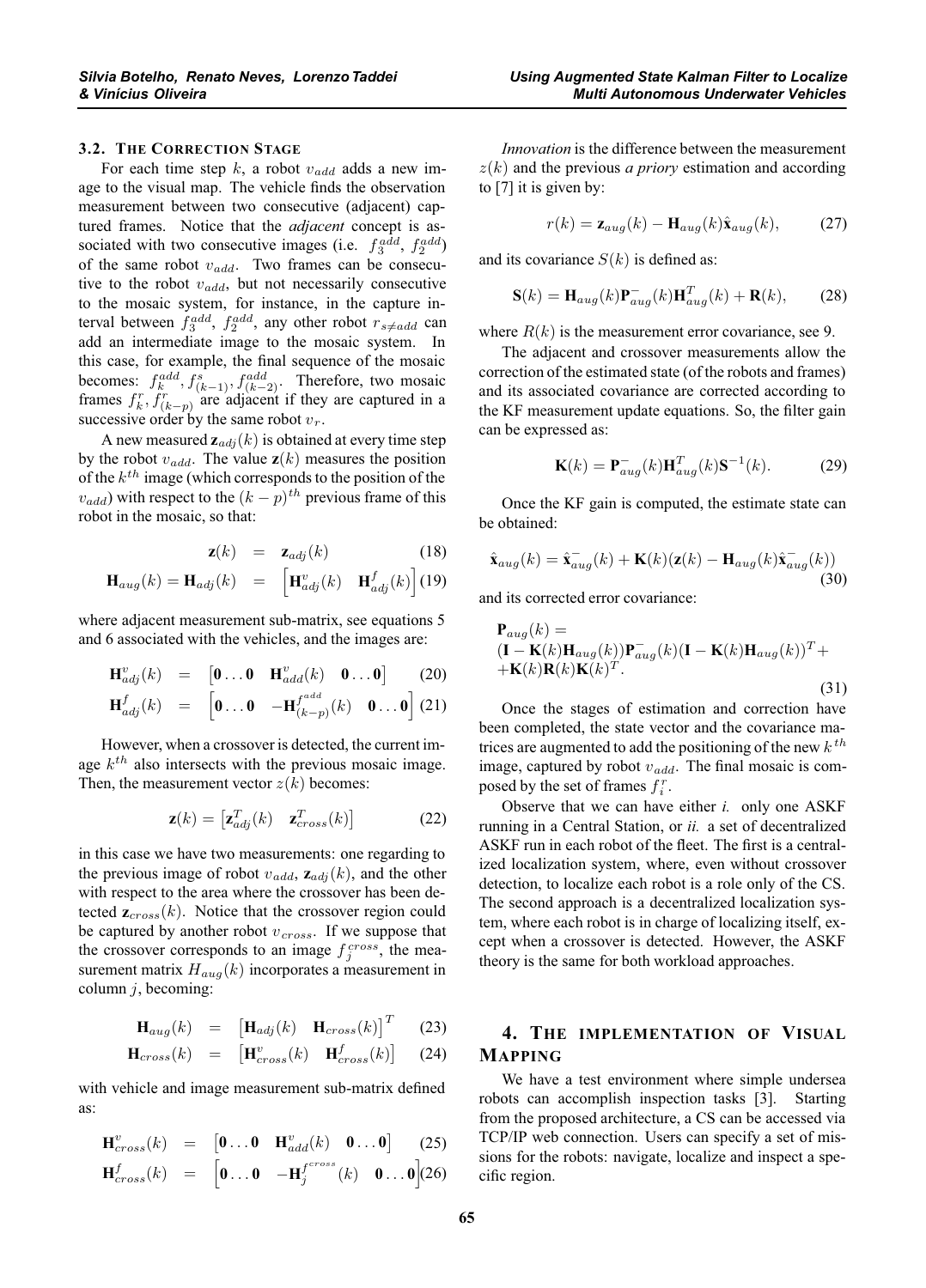## **4.1. BUILDING MOSAICS**

We have developed a set of image processing services, called NAVision. It is composed by two different modules: *i.* an individual robot module responsible for capturing and pre-processing the frames through the downlooking camera, and *ii* a module which provides an online mosaic and pattern recognition.

The visual correlation between consecutive frames is the main aspect of the mosaicking system. From frames taken by an underwater robot equipped with a camera, the visual correlation is made online, providing an offset between them. This offset is used as  $zadj$  information by ASKF.

Subwater images introduce different problems, like lack of distinct features, low contrast, nonuniform illumination and small particles suspended into the water (marine snow). To develop the visual correlation efficiently, it is necessary to treat the captured frames. A set of filters are applied, aiming to smooth the image and enhance borders. In the current version, the signum of Laplacian of Gaussian filter was chosen because it has useful properties, like a gaussian mask that smooths noises and the signum of Laplacian filter to convert a smoothed image into a binary image.

A correlation window,  $I_{(k-1)(i,j)}$ , is defined in the previous frame. This window has  $n \times m$  pixels. The algorithm correlation searches in the current frame, a set of candidate matches,  $I_k(i, j)^w$ . An error measure is used:

$$
e^{w} = \sum_{i=0}^{n} \sum_{j=0}^{m} XOR(sgn(\nabla^{2}G) * (I_{(k-1)}(i, j)),
$$
  
sgn(\nabla^{2}G) \* (I\_{k}(i, j)^{w})), (32)

to find the best candidate,  $I_k(i, j)^{Best} | e^{Best}$  =  $\min(e)$ . The measure,  $z_{adj}$  can be extracted from the displacement between  $I_k$  and the best candidate region. This process is repeated every time when a new frame is added to the mosaic.

Figure 1 presents the generation of a mosaic from our underwater test environment. This mosaic was created using one robot and ASKF to estimate mosaic frames and robot positions. An Athlon XP 2400 with 512 MB of RAM memory was used to construct this mosaic and running simulations.

## **4.2. LOCALIZING MULTI-AUVS USING ASKF**

We have developed an ASKF system able to receive as input the observation of the world: displacement between consecutive frames  $(z_{adi})$  and crossover regions  $(z_{cross})$ , giving as output the prediction state (localization) of each robot and mosaic frames.

**4.2.1. Two robots in a inspection task:** We have tested our system in a inspection simulated task with two



Figure 1. The visual map composed by a set of frames

robots: R1 and R2. R1 begins at (-120:-65) coordinates and R2 begins at  $(0:70)$  position, see figure  $2(a)$ . Each vehicle has a different dynamical model. Their perception systems have different noise features. Circular points represent the true trajectory of each robot. In addition to real trajectory, the simulator gives the estimated trajectory provided by the perception system without crossover detection, it means only observed information (see star green points). We can see that we have a cumulative error associated with the image processing observation (star points). Cross points show the smoothed trajectory obtained with our approach. We can see that, before the crossover both robots have a cumulative error between the real and estimated trajectories (see figure 2(b) and (c)). When R<sub>1</sub> crosses an old mosaic area imaging by R<sub>2</sub> (near (6:-49) coordinates), the ASKF provides a new estimation motion to R1, reseting its cumulative localization error (see  $2(e)$ ).

Once R2 has a lower cumulative localization error, it is used as setpoint. Therefore this robot holds the same old trajectory (and localization) after the crossover detection, see figure 2(d) and (f).

Figure 3(a) shows the final estimated position at the end of this mission.

**4.2.2. Three robots in a inspection task:** We have added a third robot, R3 to the context. R3 begins at (- 30:125), see figure 4(a). Now during the inspection there is another crossover situation, near (-11.8:125.6), providing a second smoothed crossover correction in the final mosaic. It happens between R3 and R2.

Now R3 has a lower cumulative error, then it is used as setpoint. So this robot holds the same old tra-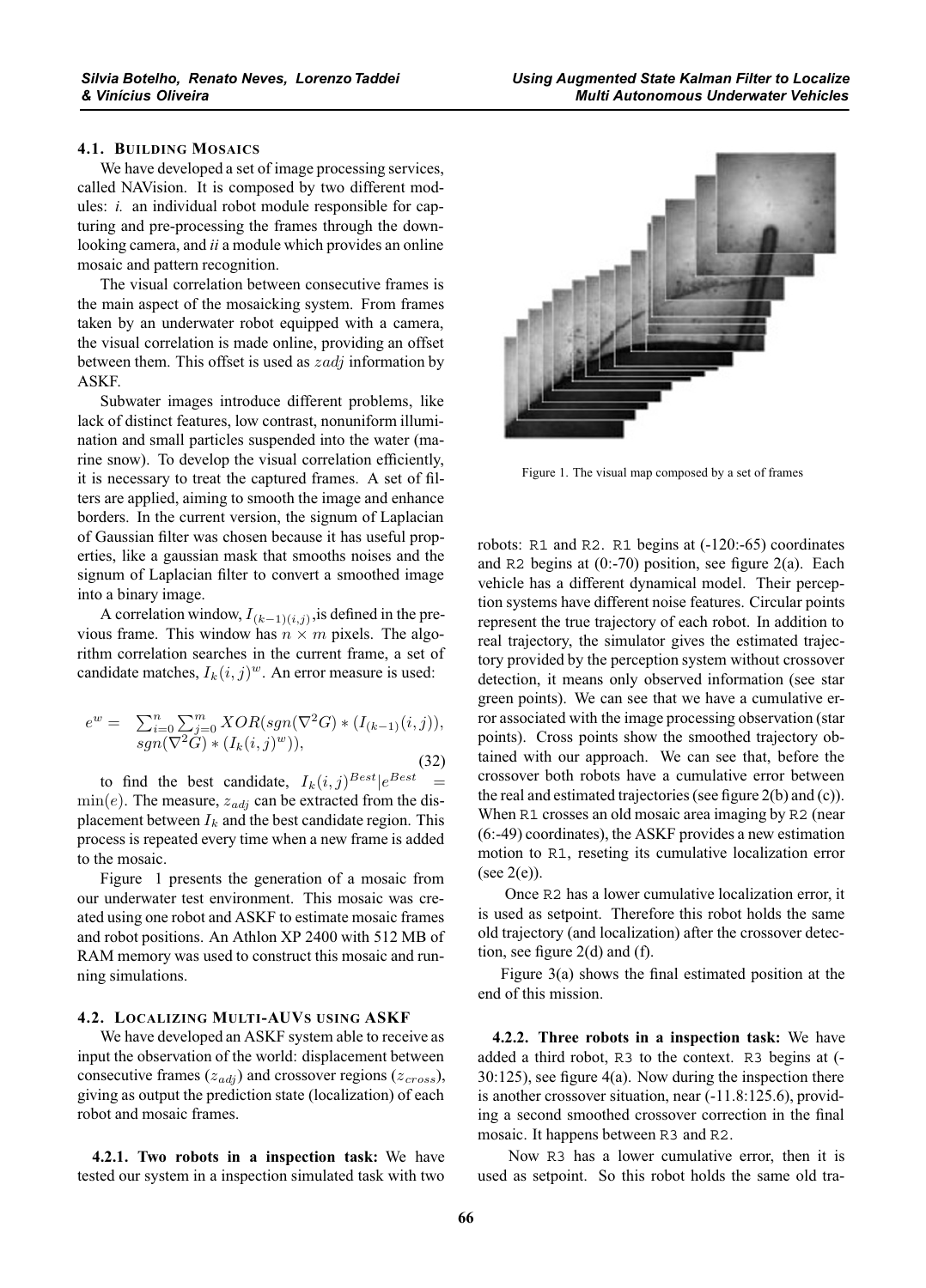

Figure 3. The simulated multi-AUV mosaicking with ASKF: (a) with 2 robots. (b) with 3 robots .

jectory (and localization), see 4(d)(h). However, R2 has an enhancement of its estimated localization, see  $4(c)(g)$ . Moreover, as ASKF updates all states of the system, and R1 has an old intersection situation with R2, the former suffers also a very small correction in its states, see 4(b)(f). The final mosaic and robot trajectories can be seen in figure 3(b).

Tables 1 and 2 show the final localization errors of both tests with 2 robots and 1 crossover situation and with one more robot and one more crossover situation. Second column shows the error between real and observed trajectory. Column 3 shows the error between real and ASKF corrected smoothed trajectory. Table 1 shows a decrease of around 93% of the estimation error of R2 after one crossover detection. In table 2, we can see that the final smoothed error decreases with two crossover situations. With our approach, the localization mean errors of

|     | Observed Error | <b>Smoothed Error</b> |
|-----|----------------|-----------------------|
|     | 51.8           |                       |
| R2  |                | 41.0                  |
| R 3 |                |                       |

Table 1. Final errors with 2 robots and 1 crossover situations.

|    | Observed Error | <b>Smoothed Error</b> |
|----|----------------|-----------------------|
|    | 51.8           |                       |
| Rク |                |                       |
|    |                | 32.84                 |

Table 2. Final errors with 3 robots and 2 crossover situations.

two robots R1 and R2 have fallen by more than 85%. R3 mean error has not changed. As expected, the approach gives good results when a crossover situation between two robots happens when one of the robots is in the beginning of its trajectory, what means when one of the robots has a minor cumulative error.

Observe that the localization system workload is distributed among the robots. Each robot can run its own ASKF, measuring its own frame adjacent displacement  $(z_{adj})$ . It is necessary a centralized process only when a crossover risk exists. In this moment, a centralized crossover measure  $(z_{cross})$  must be calculated. The fleet shares information aiming to enhance individual localization estimative.

### **5. CONCLUSION**

We have proposed and discussed a theoretical scheme for cooperative multi-AUVs Mosaicking. A set of robots can explore the seabed in a more efficient and faster way than a single vehicle. We have built a generic architecture for multi-robot cooperation. Its interest stems from its ability to provide a framework for cooperative decisional processes at different levels: mission decomposition and high level plan synthesis, task allocation and task achievement.

For Visual Mapping, our approach is an extension of the [7] to the multi-vehicle context. ASFK is used for both estimating the state of each robot, and the position of each mosaic image. This estimation changes with the error observation based on adjacent and crossover measurements obtained by the fleet. The proposed methodology treats the mosaic as a centralized map, where different robots add frames and provide information of the observation. We intend to simulate our approach through a number of significant different dynamical models and parameters, taking into account real-time issues and other sensorial information.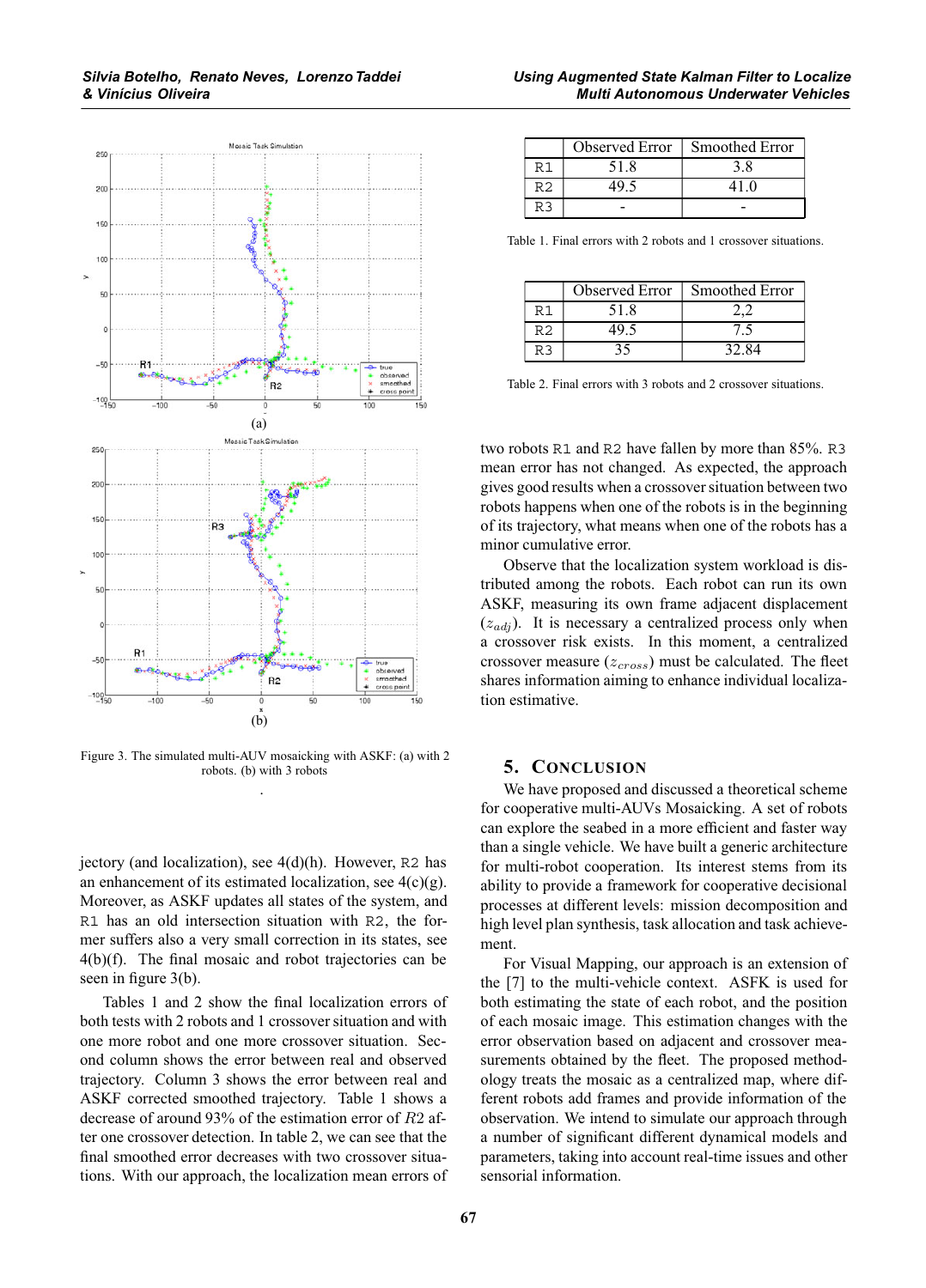## **REFERENCES**

- [1] R. Alami and S. S. C. Botelho. Plan-based multirobot cooperation. In Michael Beetz, Jachim Hertzberg, Malik Ghallab, and Martha E. Pollack, editors, *Advances in Plan-Based Control of Robotic Agents*, volume 2466 of *Lecture Notes in Computer Science*. Springer, 2002.
- [2] D Blidberg. The development of autonomous underwater vehicles (auvs); a brief summary. In *IEEE Int. Conf. on Robotics and Automation (ICRA'01)*, 2001.
- [3] S. S. C. Botelho, R. Mendes, L. Taddei, and M. Teixeira. Lambdari um robô subaqüático autônomo. In *Simpósio Brasileiro De Automação Inteligente - VI SBAI*, 2003.
- [4] R. Deaves. Covariance bounds for augmented state kalman filter application. *IEEE Electronics Letters.*, 35(23):2062–2063, 1999.
- [5] S. Fleischer. *Bounded-error vision-based of autonomous underwater vehicles*. PhD thesis, Stanford University, 2000.
- [6] R Garcia. *A Proposal to Estimate the Motion of an Underwater Vehicle Through Visual Mosaicking*. PhD thesis, Universitat de Girona, 2001.
- [7] R. Garcia, J. Puig, P. Ridao, and X. Cufi. Augmented state kalman filtering for auv navigation. In *IEEE Int. Conf. on Robotics and Automation (ICRA'02)*, 2002.
- [8] M.G. González, P. Holifield, and M. Varley. Improved video mosaic construction by accumulated alignment error distribution. In *British Machine Vision Conference*, pages 377–387, 1998.
- [9] R. Madhavan, K. Fregene, and L. Parker. Distributed heterogeneous outdoor multi-robot localization. In *IEEE Int. Conf. on Robotics and Automation (ICRA'02)*, 2002.
- [10] H. Madjidi and S. Negahdaripour. On robustness and localization accuracy of optical flow computation from color imagery. In *2nd International Symposium on 3D Data Processing, Visualization and Transmission*, 2004.
- [11] A. Matos and N. Cruz. Auv navigation and guidance in a moving acoustic network. In *IEEE Oceans 2005*, 2005.
- [12] S. Roumeliotis and G. Bekey. Distributed multirobot localization. *IEEE Trans. on Robotics and Automation*, 18(5), 2002.
- [13] Y. Rzhanov, L. M. Linnett, and R Forbes. Underwater video mosaicing for seabed mapping. In *International Conference on Image Processing*, 2000.
- [14] A. Tavares. Um estudo sobre a modelagem e o controle de veículos subaquáticos não tripulados. Master's thesis, Engenharia Oceânica,Fundação Universidade Federal do Rio Grande, 2003.
- [15] H Thomas. Advanced techniques for underwater vehicles positioning guidance and supervision. In *IEEE Oceans 2005*, 2005.
- [16] A. Vargas, C.A. Madsen, and S. S. C. Botelho. Navision - sistema de visão subaqüático para navegação e montagem de mosaicos em auvs. In *Seminário e Workshop em Engenharia Oceânica*, 2004.
- [17] R. Wernli. Auv's a technology whose time has come. In *IEEE International Conference in Underwater Tecnologies 2002*, 2002.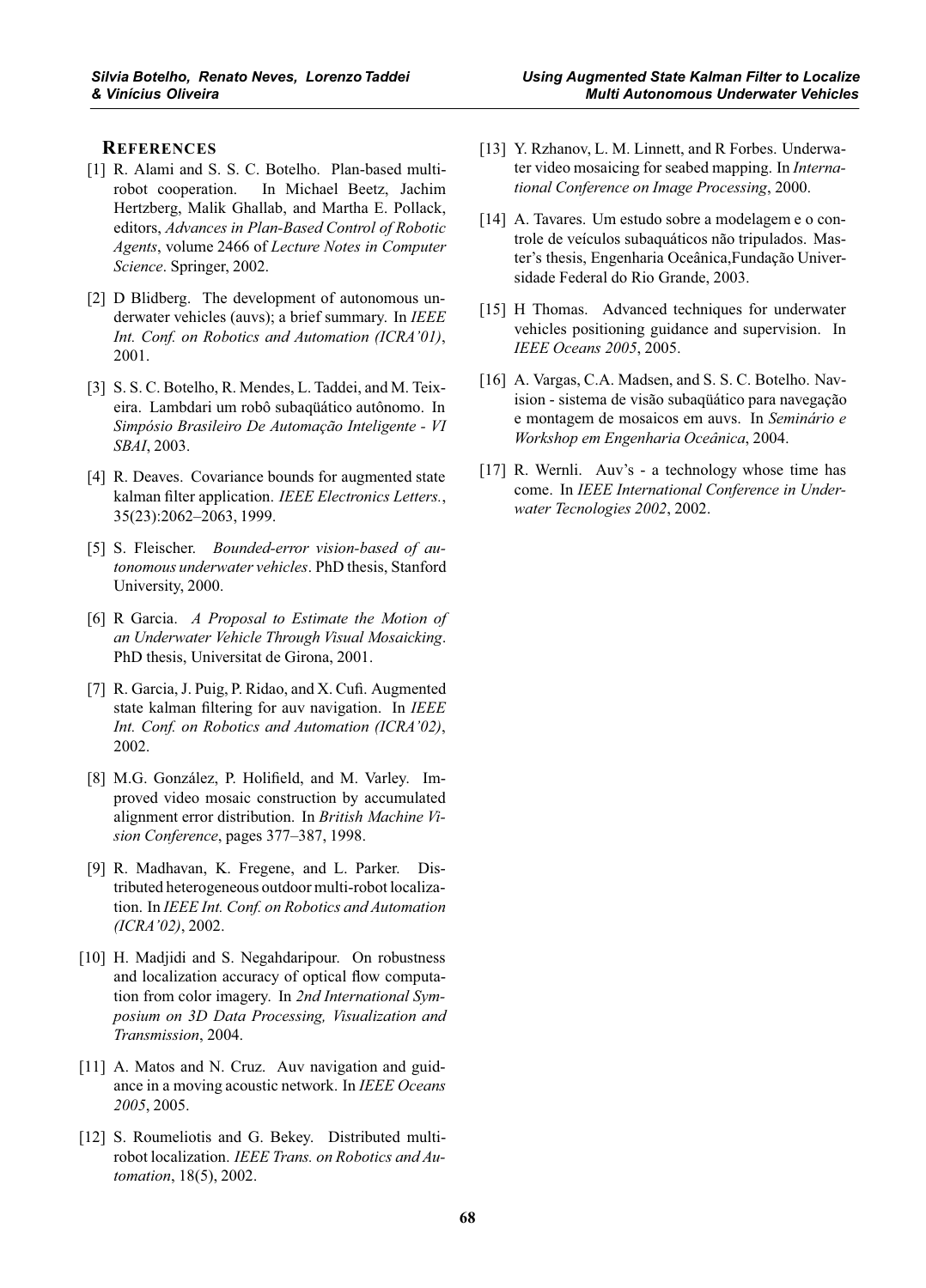

Figure 2. Inspection task with 2 robots and a crossover situation: The fleet localization before (a) and after the crossover detection (d). The error between true and both observed (in red) estimated (in black) trajectory of the robots before (b), (c) and after (e), (f) crossover detection. .